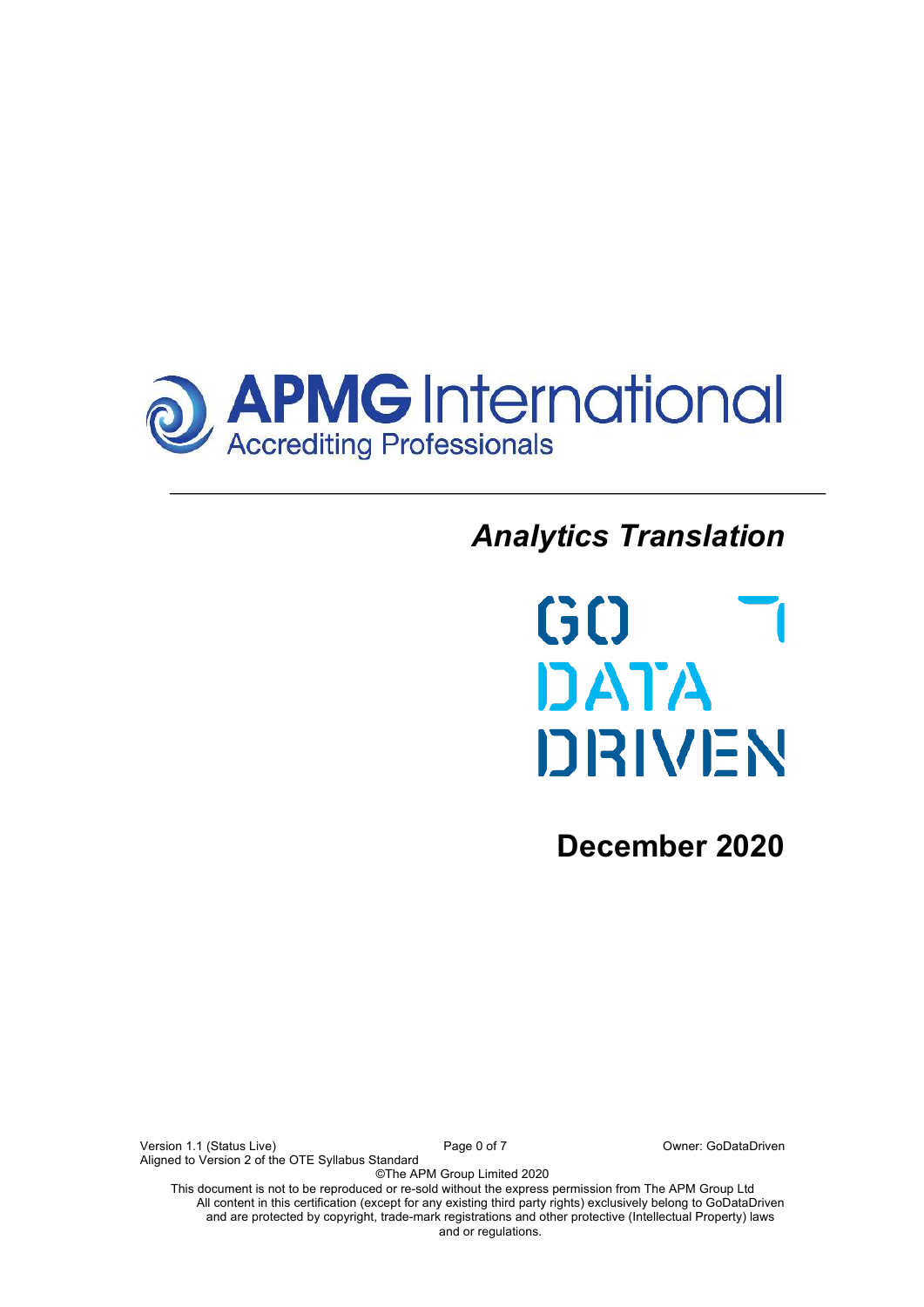## **Introduction**

This qualification is based on the Analytics Translation course first developed by GoDataDriven. The course provides guidance on the principles and practice of bringing data products from the ideation phase to production and is divided into six separate knowledge chapters:

- 1. Introduction to Data Science
- 2. The Value Chain of Data Science
- 3. the AI Solution Framework
- 4. the Ideation
- 5. Experimentation
- 6. Industrialization Phase.

## **1 Foundation Qualification**

#### 1.1 Purpose of the Foundation Qualification

The purpose of the Foundation qualification is to measure whether a candidate has sufficient knowledge and understanding of the life cycle of data science product from a product owner or subject matter expert perspective.

#### 1.2 Target Audience

This qualification is aimed at individuals who work or will work closely with teams developing data science products. These individuals require a working knowledge of the key principles of data science, they need to know the terminology used and some of the theory behind the practice.

#### 1.3 High Level Performance Definition of a Successful Foundation Candidate

The candidate who meets this High Level Performance Definition should as a minimum be able to recall, recognize and demonstrate understanding of the theories, concepts, models and approaches outlined in the course

Specifically they should be able to demonstrate this understanding by being able to:

- Select the right machine learning algorithm for your business challenge
	- o Understand the three different machine learning applications: clustering, regression, classification
	- $\circ$  For each application, have an overview of the existing machine learning algorithms
	- $\circ$  For each application, have a detailed understanding of at least one commonly used algorithm
	- $\circ$  For each application, understand the trade-offs involved in selecting the right algorithm and parameters
- Select the right accuracy metric suited for your business challenge
- Have hands-on experience with applying a machine learning algorithm to an example business problem
- Be able to identify key-stakeholder and end-users for your use cases
- By estimating impact and feasibility be able to prioritize use cases
- Have the tools and knowledge to fill a one-pager to onboard new data science use cases, including translating business requirements in data science ideas
- Have clear what the various stages between ideation and production are and are empowered to ensure the successful implementation of products.

# **2 Assessment Model**

| Version 1.1 (Status Live)                         | Page 1 of 7 |  |
|---------------------------------------------------|-------------|--|
| Aligned to Version 2 of the OTE Syllabus Standard |             |  |

©The APM Group Limited 2020 This document is not to be reproduced or re-sold without the express permission from The APM Group Ltd All content in this certification (except for any existing third party rights) exclusively belong to GoDataDriven and are protected by copyright, trade-mark registrations and other protective (Intellectual Property) laws and or regulations.

Owner: GoDataDriven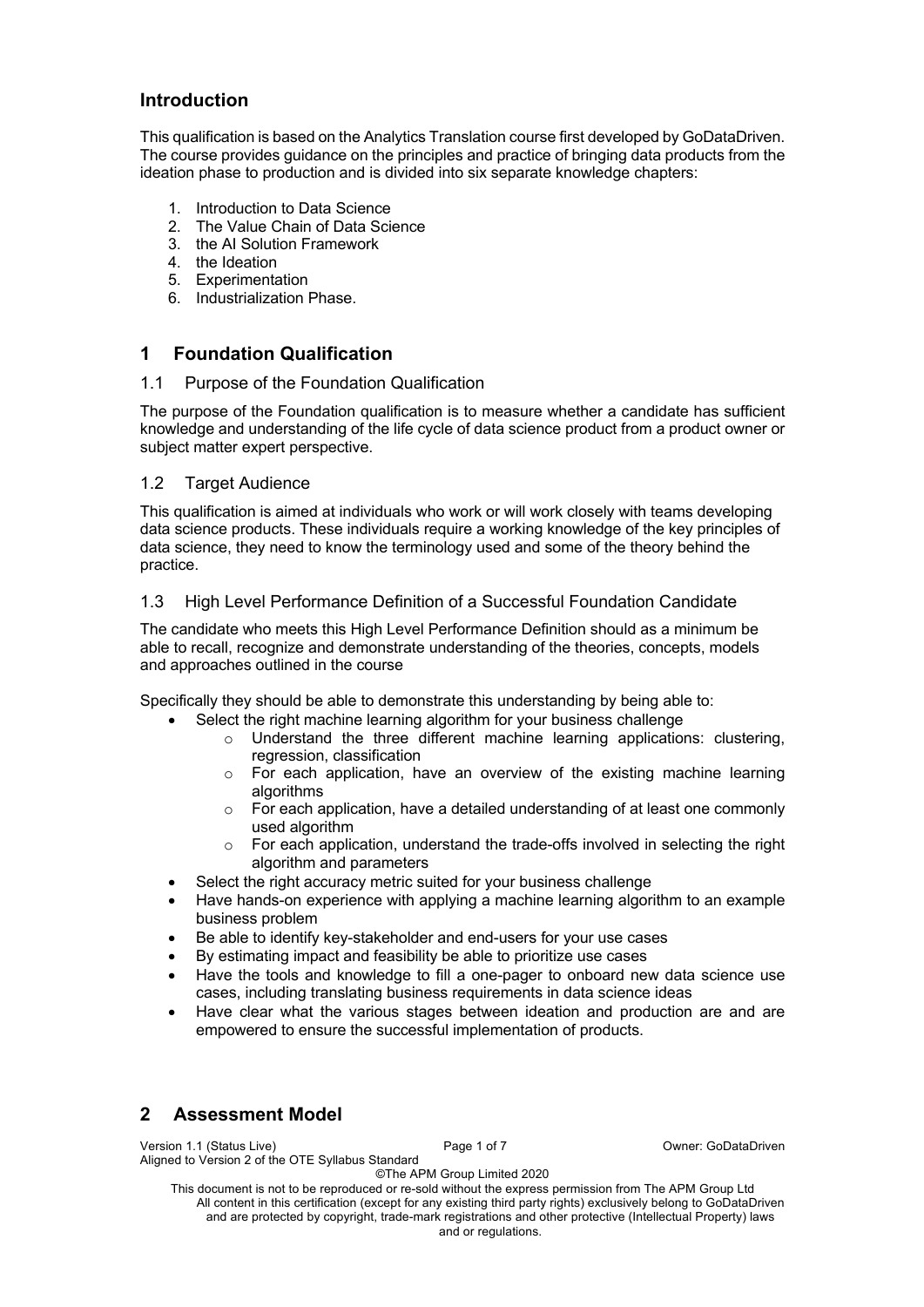Each learning outcome in the High Level Performance Definition requires the candidate to demonstrate specific knowledge and skills. For each learning outcome a number of learning outcome measures are identified which are evaluated in the examination, in accordance with the Examination Design, to confirm that the learning outcome has been achieved. These learning outcome measures are shown as syllabus topics and define the scope of the standard required to achieve the qualification.

A classification widely used when designing assessments for certification and education is the Bloom's Taxonomy of Educational Objectives. This classifies learning objectives into six ascending learning levels, each defining a higher degree of competencies and skills. (Bloom et al, 1956, Taxonomy of Educational Objectives).

APMG have incorporated this into a Learning Outcomes Assessment Model that is then used to develop each qualification's Assessment Model. The model provides a simple and systematic means for assessing and classifying the learning outcome measures. .

This structured approach helps to ensure:

- The appropriate level is identified for a qualification
- A clear delineation in learning level content between different qualifications
- Wording is standardized and syllabi are presented consistently across APMG's qualification portfolio
- Exam questions and papers are consistent in their design..

The Foundation qualification examines at levels 1 (recall) and 2 (understand). The Practitioner qualification tests at levels 2 (understand), 3 (apply) and 4 (analyse).

| <b>QUAL Assessment Model</b>                                                                                             |                                                                                                                                          |                                                                                                                        |                                                                                                     |                                                                                                                                                      |  |  |  |
|--------------------------------------------------------------------------------------------------------------------------|------------------------------------------------------------------------------------------------------------------------------------------|------------------------------------------------------------------------------------------------------------------------|-----------------------------------------------------------------------------------------------------|------------------------------------------------------------------------------------------------------------------------------------------------------|--|--|--|
| 1. Recall<br>2. Understand<br>3. Apply<br>4. Analyse                                                                     |                                                                                                                                          |                                                                                                                        |                                                                                                     |                                                                                                                                                      |  |  |  |
| <b>APMG Learning</b><br><b>Level Definition</b>                                                                          | remember previously<br>learned information                                                                                               | grasp the meaning<br>and make sense of<br>information                                                                  | use information to<br>perform a skill or task                                                       | identify whether<br>information has been<br>used appropriately<br>according to the rules<br>and guidance                                             |  |  |  |
| <b>Generic APMG</b><br><b>Headers</b><br>For introducing the<br>learning outcome<br>measures (topics) in<br>the Syllabus | Recall terms and key<br>facts about concepts,<br>principles and<br>procedures from the<br>reference material                             | Understand key facts,<br>concepts, principles<br>and procedures from<br>the reference material                         | Apply key facts,<br>concepts, principles<br>and procedures to a<br>given scenario                   | Differentiate between<br>appropriate and<br>inappropriate use of<br>the reference material<br>in a given scenario                                    |  |  |  |
| Qualification<br><b>Example</b>                                                                                          | Recall terms and key<br>facts about theories,<br>concepts, principles,<br>model types and<br>approaches relating to<br>the syllabus area | Understand the<br>theories, concepts,<br>principles, model<br>types and approaches<br>relating to the syllabus<br>area | Apply particular<br>models or approaches<br>relating to the syllabus<br>area to a given<br>scenario | Differentiate between<br>appropriate and<br>inappropriate use of<br>particular approaches<br>and models within the<br>context of a given<br>scenario |  |  |  |

## **3 Qualification Scope**

Version 1.1 (Status Live) Page 2 of 7 Owner: GoDataDriven

Aligned to Version 2 of the OTE Syllabus Standard

©The APM Group Limited 2020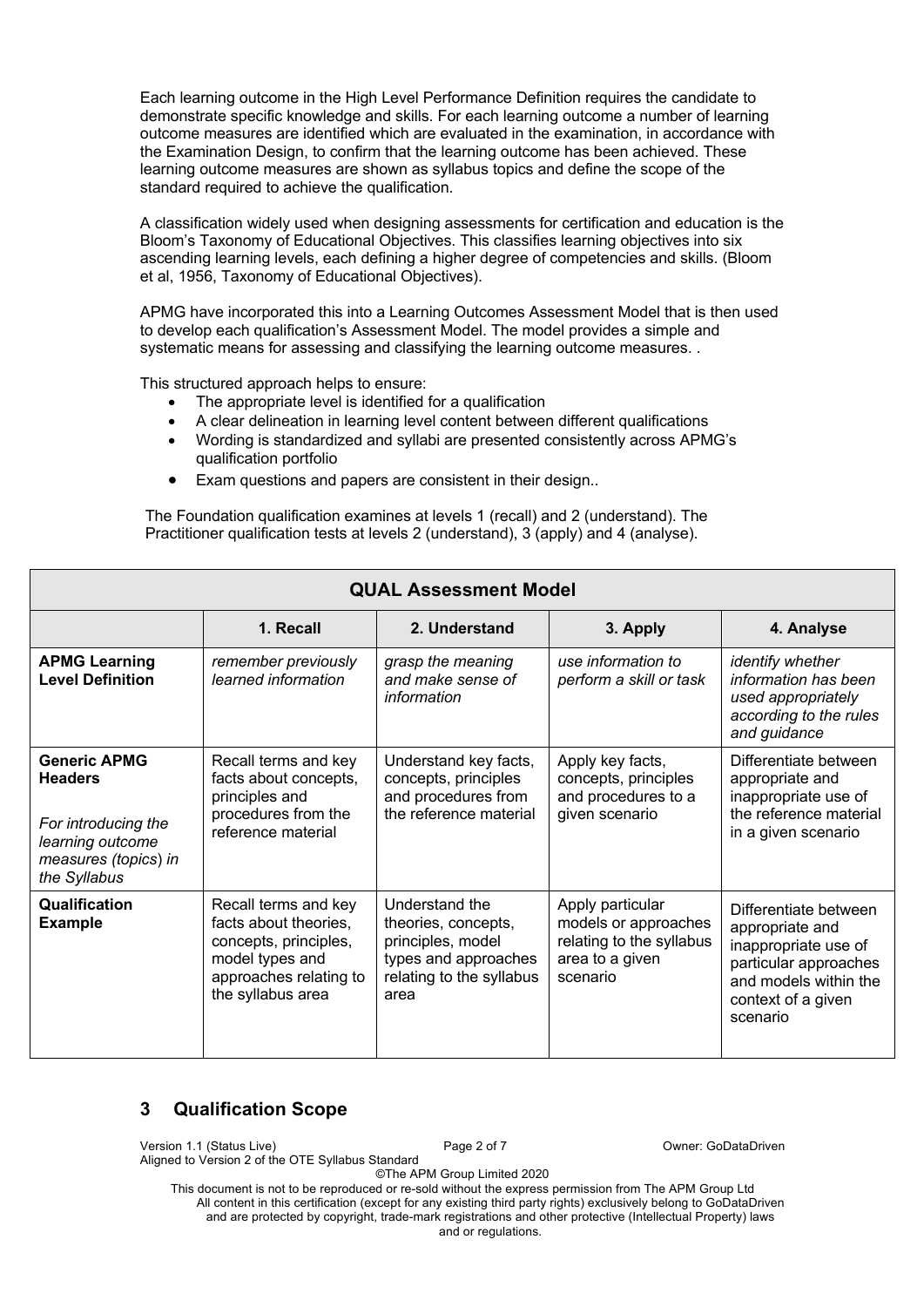The definition of scope for each qualification is presented in the syllabus tables at the end of this document. Each syllabus area is a unit of learning that relates to the reference material or training course module.

The following syllabus areas are identified.

| <b>Syllabus</b><br><b>Area Code</b> | <b>Syllabus Area Title</b>          |
|-------------------------------------|-------------------------------------|
| <b>DS</b>                           | <b>Fundamentals of Data Science</b> |
| VC                                  | The Value Chain of Data Science     |
| <b>SF</b>                           | Al Solution Framework               |
| ID                                  | <b>Ideation Phase</b>               |
| EX                                  | <b>Experimentation Phase</b>        |
| IN                                  | Industrialization Phase             |

# **4 Syllabus Presentation**

For each syllabus area the learning outcome measures are presented in order of learning level and are introduced by a standard header. There is only one header at each learning level for each syllabus area. The wording in this header is derived from the Assessment Model. Each measure is specific to a learning level.

The scope of each examination is shown by a tick in the respective column to the right of the topic description.

Practitioner qualification requirements are a summation of the Foundation and Practitioner learning outcome measures. All Foundation level requirements are required for Practitioner level but are assumed to have been met and are not directly assessed again, although Foundation level knowledge and understanding will be used when demonstrating Practitioner application and analysis learning outcomes.

Each of the syllabus areas is presented in a similar format as follows:

| <b>Syllabus</b><br><b>Area Code</b><br>DS <sub>[2]</sub>                                                                                     |           | <b>Syllabus Area:</b><br>DS for POs Syllabus Area (DS)<br>Theme: Fundamentals of Data Science [1] | u<br>oundation | Practitioner | References<br>Primary |
|----------------------------------------------------------------------------------------------------------------------------------------------|-----------|---------------------------------------------------------------------------------------------------|----------------|--------------|-----------------------|
| Level                                                                                                                                        | Topic     |                                                                                                   |                |              |                       |
| Recall terms and key facts about the concepts, principles and procedures<br>relating to syllabus area. [3]<br><b>Specifically to recall:</b> |           |                                                                                                   |                |              |                       |
| 01<br>$[4]$                                                                                                                                  | 01<br>[5] | [6]<br><b>History of Analytics</b><br>Replace this with example from the qualification            | $[7]$          |              | [8]                   |
| 01                                                                                                                                           | 02        | What is a model                                                                                   |                |              |                       |

©The APM Group Limited 2020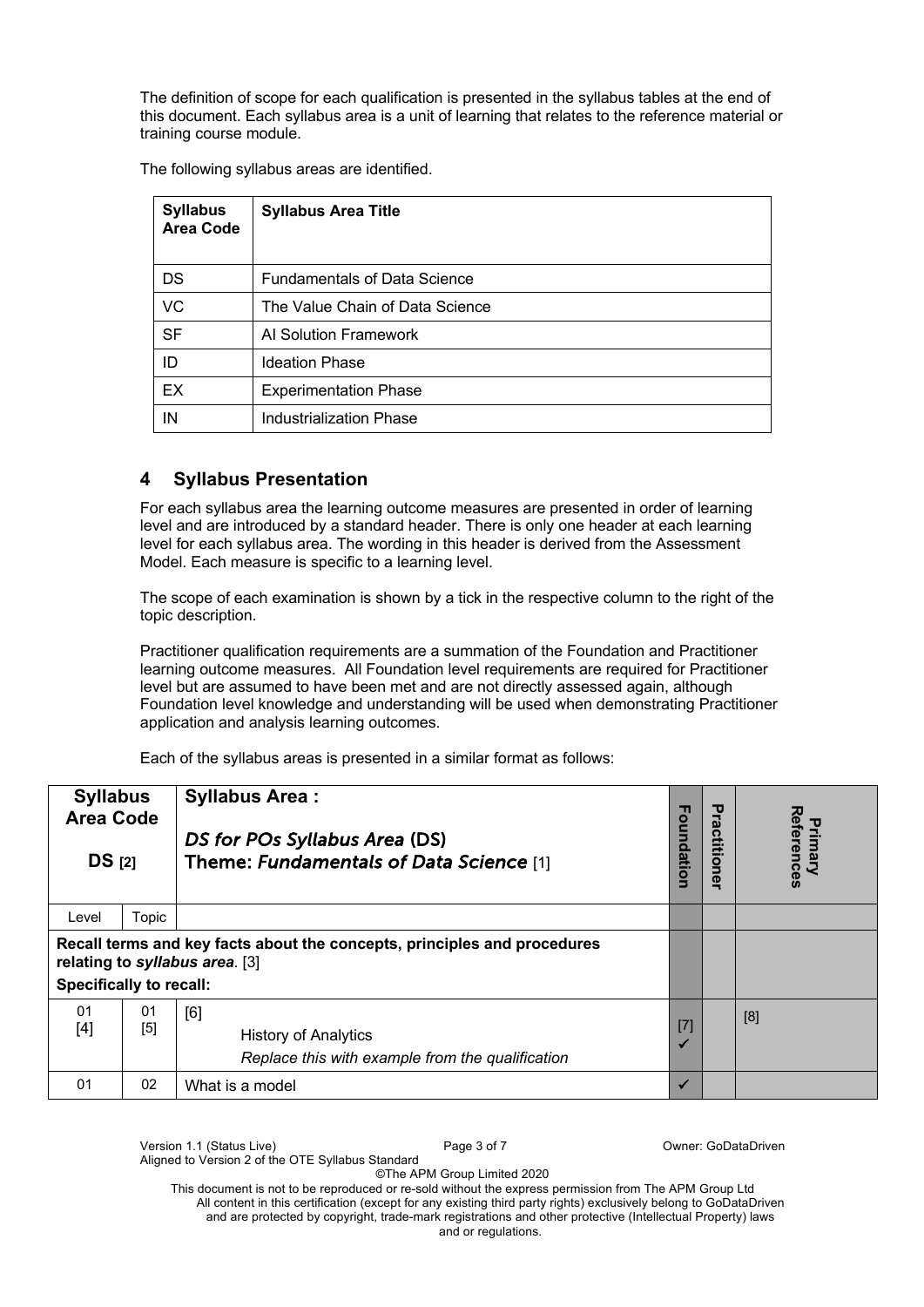#### **Key to the Syllabus Area table**

| 1 | Syllabus Area                                             | Unit of learning, e.g. course module, key activity area or<br>section of the reference guide.                                         |
|---|-----------------------------------------------------------|---------------------------------------------------------------------------------------------------------------------------------------|
| 2 | Syllabus Area Code                                        | A unique 2 character code identifying the syllabus area.                                                                              |
| 3 | Learning Level Header                                     | Header introducing the syllabus topics (learning outcome<br>measures) for a given learning level                                      |
| 4 | Level                                                     | Learning level of the learning outcome measure                                                                                        |
| 5 | <b>Topic Reference</b>                                    | Number of the topic within the learning level.                                                                                        |
| 6 | <b>Topic Description</b><br>(Learning Outcome<br>Measure) | Precise and specific description of what is required of the<br>candidate to demonstrate that a learning outcome has<br>been achieved. |
| 7 | Foundation/Practitioner                                   | Shows at which qualification level the topic is assessed.<br>Note: A measure is only applied at one qualification<br>level.           |
| 8 | <b>Primary Reference</b>                                  | The main reference supporting the learning outcome<br>measure.                                                                        |

| <b>Syllabus</b><br>Area Code<br><b>DS</b>                                                                    |       | <b>Syllabus Area:</b><br>DS for POs Syllabus Area (DS)<br><b>Theme: Fundamentals of Data Science</b> |   | Practitioner | Reference<br>Primary<br>Manual |
|--------------------------------------------------------------------------------------------------------------|-------|------------------------------------------------------------------------------------------------------|---|--------------|--------------------------------|
| Level                                                                                                        | Topic |                                                                                                      |   |              |                                |
| recall:                                                                                                      |       | Know facts, terms and concepts relating to the syllabus area. Specifically to                        |   |              |                                |
| 01                                                                                                           | 01    | <b>History of Analytics</b>                                                                          | Y |              |                                |
| 01                                                                                                           | 02    | What is a model                                                                                      | Y |              |                                |
| 01                                                                                                           | 03    | Descriptive, Diagnostic, Predictive, and Prescriptive Analytics                                      | Y |              |                                |
| 01                                                                                                           | 04    | Supervised and Unsupervised models                                                                   | Y |              |                                |
| 01                                                                                                           | 05    | Regression, Classification, Clustering                                                               | Y |              |                                |
| 01                                                                                                           | 06    | Bias /variance tradeoff                                                                              |   |              |                                |
| Understand how the DS theme is applied throughout the project processes.<br><b>Specifically to identify:</b> |       |                                                                                                      |   |              |                                |
| 02                                                                                                           | 01    | Examples of use cases solved by regression, classification,<br>clustering                            | Y |              |                                |
| 02                                                                                                           | 02    | Examples of use cases using descriptive-prescriptive analytics                                       | Y |              |                                |
| 02                                                                                                           | 03    | How to identify what model should be used                                                            | Y |              |                                |

©The APM Group Limited 2020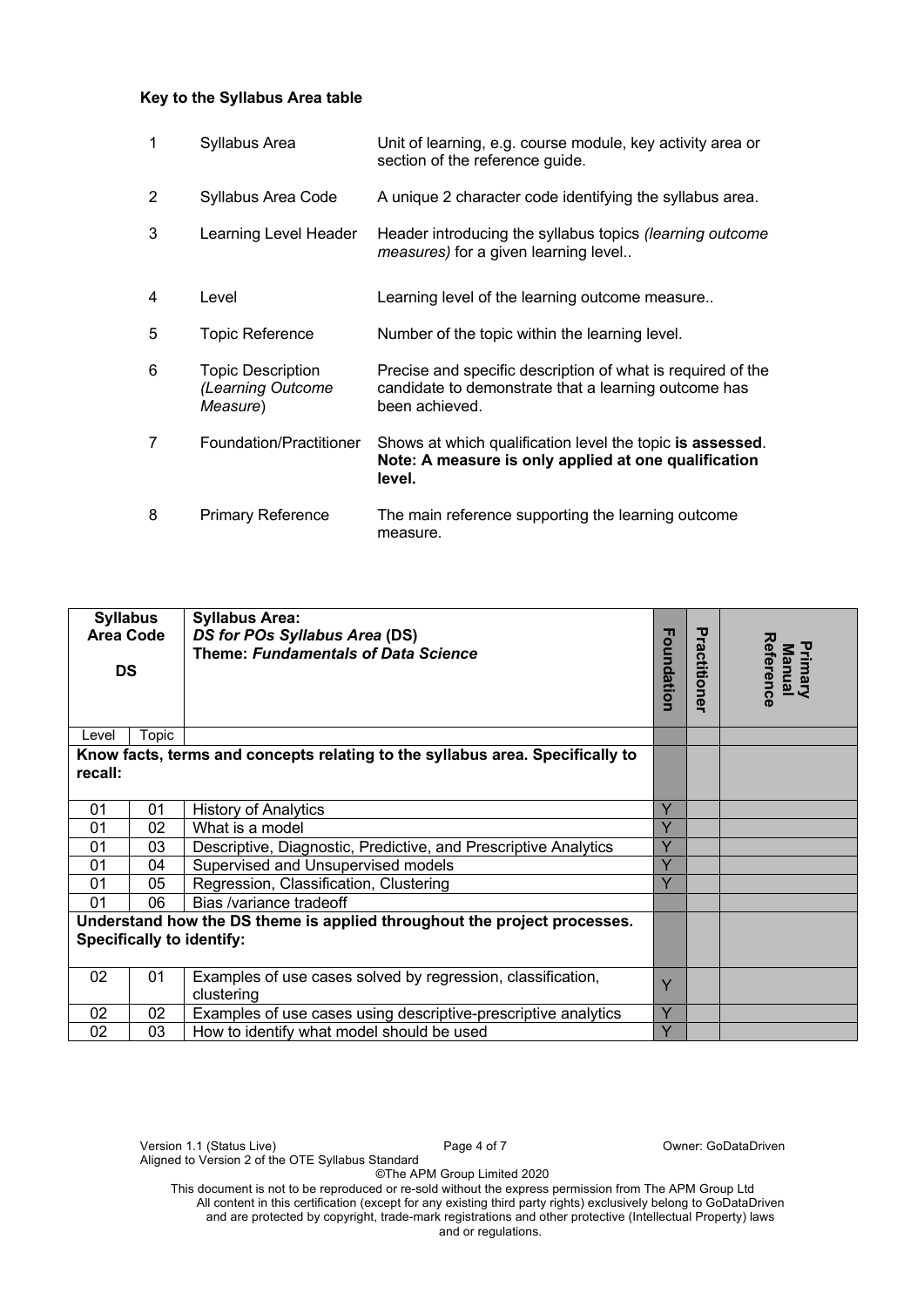| <b>Syllabus</b><br><b>Area Code</b>              |                  | <b>Syllabus Area:</b><br>DS for POs Syllabus Area (VC)<br>Theme: The Value Chain of Data Science                                                        |                                |  |
|--------------------------------------------------|------------------|---------------------------------------------------------------------------------------------------------------------------------------------------------|--------------------------------|--|
| <b>VC</b>                                        |                  | Foundation                                                                                                                                              | Reference<br>Primary<br>Manual |  |
| Level                                            | Topic            |                                                                                                                                                         |                                |  |
| recall:                                          |                  | Know facts, terms and concepts relating to the syllabus area. Specifically to                                                                           |                                |  |
| 01                                               | 01               | Why companies struggle to create value with data science                                                                                                | Y                              |  |
| 01                                               | 02               | How to get value from your data                                                                                                                         | $\overline{Y}$                 |  |
| 01                                               | 03               | Create smart products and services                                                                                                                      | Y                              |  |
| 01                                               | 04               | What is the Value Chain of Data Science                                                                                                                 | $\overline{Y}$                 |  |
|                                                  |                  | Understand how the VC theme is applied throughout the project processes.                                                                                |                                |  |
|                                                  |                  | <b>Specifically to identify:</b>                                                                                                                        |                                |  |
|                                                  |                  |                                                                                                                                                         |                                |  |
| 02                                               | 01               | Selling, Insights, AI solution                                                                                                                          | Y                              |  |
| 02                                               | 02               | Pro-active, Personalized, Engaging Services                                                                                                             | Y                              |  |
| 02                                               | 03               | The generic architecture of AI solutions                                                                                                                | Y                              |  |
| 02                                               | 04               | How to apply algorithms to data                                                                                                                         | $\overline{Y}$                 |  |
| 02                                               | 05               | The action as a mean to the value                                                                                                                       | $\overline{Y}$                 |  |
| 02                                               | 06               | Collecting the relevant metrics                                                                                                                         | $\overline{Y}$                 |  |
| 02                                               | 07               | Start from the value, arrive at the data                                                                                                                | $\overline{Y}$                 |  |
| 02                                               | 08               | Using opportunity trees to prioritize use cases                                                                                                         | Y                              |  |
| 02                                               | 09               | Change management to become data-driven                                                                                                                 | $\overline{Y}$                 |  |
|                                                  |                  |                                                                                                                                                         |                                |  |
|                                                  | <b>Syllabus</b>  | <b>Syllabus Area:</b>                                                                                                                                   |                                |  |
|                                                  | <b>Area Code</b> | DS for POs Syllabus Area (SF)                                                                                                                           |                                |  |
| <b>Theme: AI Solution Framework</b><br><b>SF</b> |                  | Foundation                                                                                                                                              | Reference<br>Manual<br>Primary |  |
|                                                  |                  |                                                                                                                                                         |                                |  |
| Level                                            | Topic            |                                                                                                                                                         |                                |  |
| recall:                                          |                  | Know facts, terms and concepts relating to the syllabus area. Specifically to                                                                           |                                |  |
| 01                                               | 01               | The AI Solution Framework                                                                                                                               | Y                              |  |
| 01                                               | 02               | Team composition                                                                                                                                        | Ÿ                              |  |
| 01                                               | 03               | <b>Task Intensity</b>                                                                                                                                   | $\overline{Y}$                 |  |
| 01                                               | 04               | Other skills needed                                                                                                                                     | $\overline{Y}$                 |  |
|                                                  |                  | Understand how the SF theme is applied throughout the project processes.<br><b>Specifically to identify:</b>                                            |                                |  |
| 02                                               | 01               | Design Thinking, Lean Start-up, Agile                                                                                                                   | Y                              |  |
| 02                                               | 02               | Project Sponsorship, Data Science, and Engineering                                                                                                      | $\overline{Y}$                 |  |
| 02                                               | 03               | Minimum Viable Team                                                                                                                                     | $\overline{Y}$                 |  |
|                                                  |                  | Be able to apply and tailor the relevant aspects of the SF theme to a project<br>scenario-based situation. Specifically to:                             |                                |  |
| 03                                               | 01               | Be able to sketch a plan of approach, splitting the project in the<br>three phases described in 0101                                                    |                                |  |
| 03                                               | 02               | Determine a potential composition of a Data Science team to<br>execute a project, possibly extending the minimum team with further<br>relevant members. |                                |  |

©The APM Group Limited 2020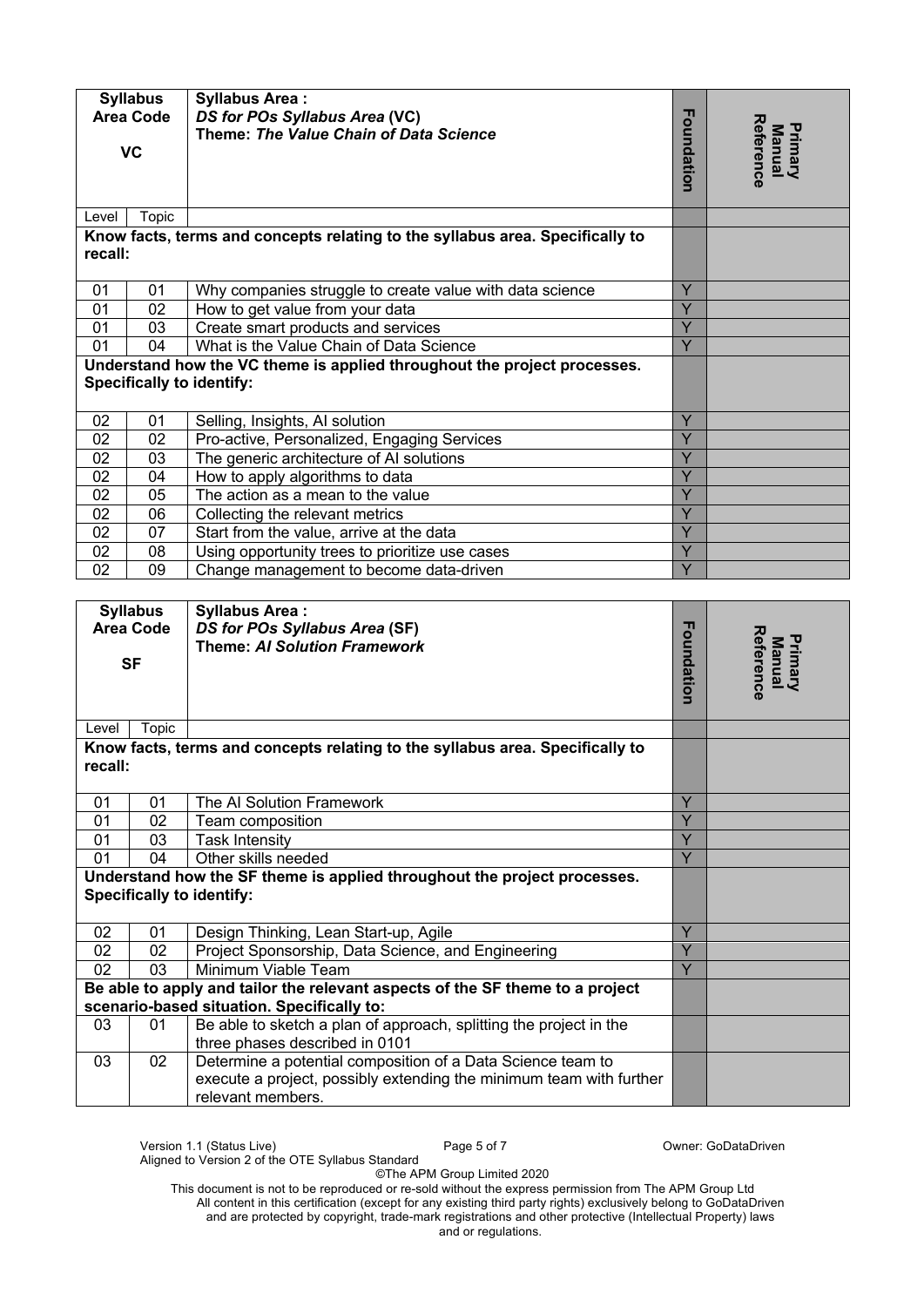| <b>Syllabus</b><br><b>Area Code</b> |                  | <b>Syllabus Area:</b><br>DS for POs Syllabus Area (ID)<br>Theme: Ideation phase                                   |                              |                                       |
|-------------------------------------|------------------|-------------------------------------------------------------------------------------------------------------------|------------------------------|---------------------------------------|
|                                     | ID               |                                                                                                                   | Foundation                   | Reference<br><b>Primary</b><br>Manual |
| Level                               | Topic            |                                                                                                                   |                              |                                       |
| recall:                             |                  | Know facts, terms and concepts relating to the syllabus area. Specifically to                                     |                              |                                       |
| 01                                  | 01               | Ideas collection                                                                                                  | Y                            |                                       |
| 01                                  | 02               | Ideas prioritization                                                                                              | Y                            |                                       |
| 01                                  | 03               | Business case refinement                                                                                          | $\overline{Y}$               |                                       |
| 01                                  | 04               | Impact and feasibility validation                                                                                 | $\overline{Y}$               |                                       |
|                                     |                  | Understand how the ID theme is applied throughout the project processes.<br><b>Specifically to identify:</b>      |                              |                                       |
| 02                                  | 01               | Ways to generate a solid backlog of ideas                                                                         | Y                            |                                       |
| 02                                  | 02               | Key points in collected ideas                                                                                     | $\overline{Y}$               |                                       |
| 02                                  | 03               | The business case, what actions can be AI driven and what AI<br>solution can be delivered with the available data | Y                            |                                       |
| 02                                  | 04               | Responsibilities during the incubation sprint                                                                     | $\overline{Y}$               |                                       |
| 02                                  | 05               | How to define success, and what is the expected improvement with<br>respect to the current baseline               | Ÿ                            |                                       |
|                                     |                  |                                                                                                                   |                              |                                       |
|                                     | <b>Syllabus</b>  | <b>Syllabus Area:</b>                                                                                             |                              |                                       |
|                                     | <b>Area Code</b> | DS for POs Syllabus Area (EX)<br>Theme: Experimentation phase                                                     |                              |                                       |
|                                     | EX               |                                                                                                                   | Foundation                   | Reference<br>Primary<br>Manual        |
| Level                               | Topic            |                                                                                                                   |                              |                                       |
| recall:                             |                  | Know facts, terms and concepts relating to the syllabus area. Specifically to                                     |                              |                                       |
| 01                                  | 01               | <b>Exploratory Data Analysis (EDA)</b>                                                                            | Y                            |                                       |
| $\overline{01}$                     | $\overline{02}$  | Proof of Concept (PoC)                                                                                            | $\overline{\mathsf{v}}$<br>ш |                                       |
| 01                                  | 03               | Minimal Viable Product (MVP)                                                                                      | $\overline{Y}$               |                                       |
| 01                                  | 04               | Proof of Value (PoV)                                                                                              | $\overline{Y}$               |                                       |
|                                     |                  | Understand how the EX theme is applied throughout the project processes.<br><b>Specifically to identify:</b>      |                              |                                       |
| 02                                  | 01               | Requirements before initiating the Experimentation Phase                                                          | Y                            |                                       |
| 02                                  | 02               | Conditions to ensure that you are aiming to a MVP                                                                 | Y                            |                                       |
| 02                                  | 03               | PoV design                                                                                                        | Ÿ                            |                                       |
| 02                                  | 04               | Metrics for measuring success: business metrics, usage metrics<br>and model metrics                               | Y                            |                                       |
| 02                                  | 05               | Most important stakeholders, required skills and typical objectives<br>for all the four steps described in 01     | Y                            |                                       |
| 02                                  | 06               | Minimal viable experiment                                                                                         | Y                            |                                       |

©The APM Group Limited 2020